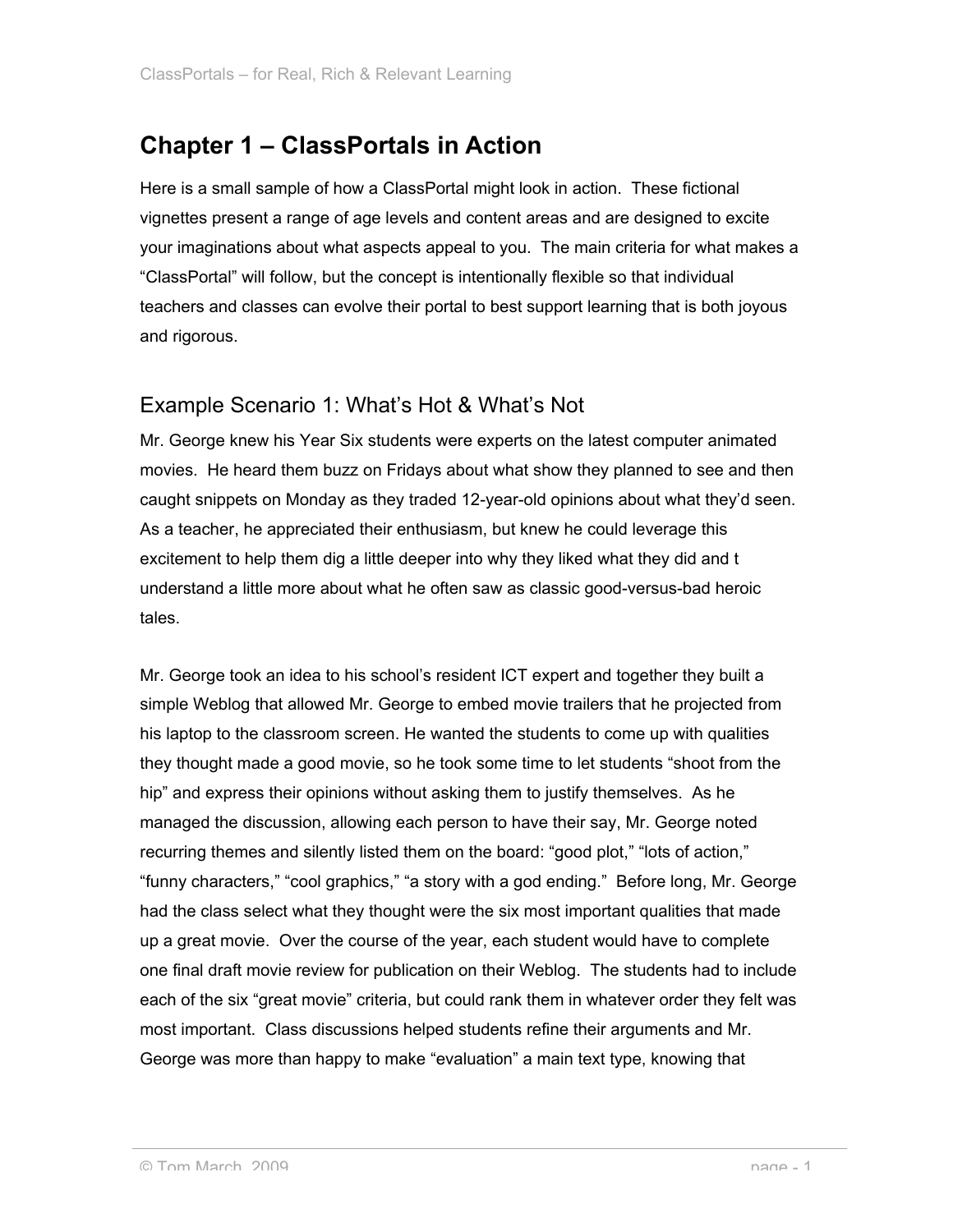regular practice in this approach would become a critical thinking tool students could use throughout their secondary years and adulthood.

A little way into the year, a couple of the more techy students brought in podcasts they had downloaded from professional movie reviewers. When the class listened to the podcasts, they saw merit in the critiques, but thought these adults missed some important things that they, as children – the movie's intended audience – understood differently. Mr. George had heard about podcasts and was keen to learn more, so he found out from other teachers' Websites how to download free software and install it on his laptop. Beyond that, he only had a general knowledge of the recording and posting process, but his little group of tech experts in the class were happy to take on the role of producing audio recordings of their peers' movie reviews. The students' enthusiasm and achievements in thinking and writing were so rewarding that Mr. George carried on the approach the next few years so that now if someone searches the Web for "movie reviews" and "computer animated," Mr. George's students' blog comes up as one of the first five sites on the Internet.

#### **Guess what? This could be you!**

## Example Scenario 2: "Destined to repeat them"

Mrs. Craig's Year Eleven Modern European History classes love to debate current events. These very bright students had a lot of great ideas, insights and arguments, but Mrs. Craig was frustrated that the debates "never seemed to end – never really *got* anywhere." She noticed that more than once students referred to Casteneda's quote that those who don't understand the events of history are destined to repeat them. (check quote & author) Because the students also need to continuously review what they know about history in preparation for their year twelve exam, she struck on an idea to use as a ClassPortal. Small groups of students could specialise in particular eras and events in Modern European History and continuously look for parallels in current events. As specialists, they would then go beyond obvious similarities to question more deeply compare and contrast the events from different times and perhaps even cultures and peoples. Could the US learn from the waning of the British Empire? Could China learn from the French or Russian Revolutions?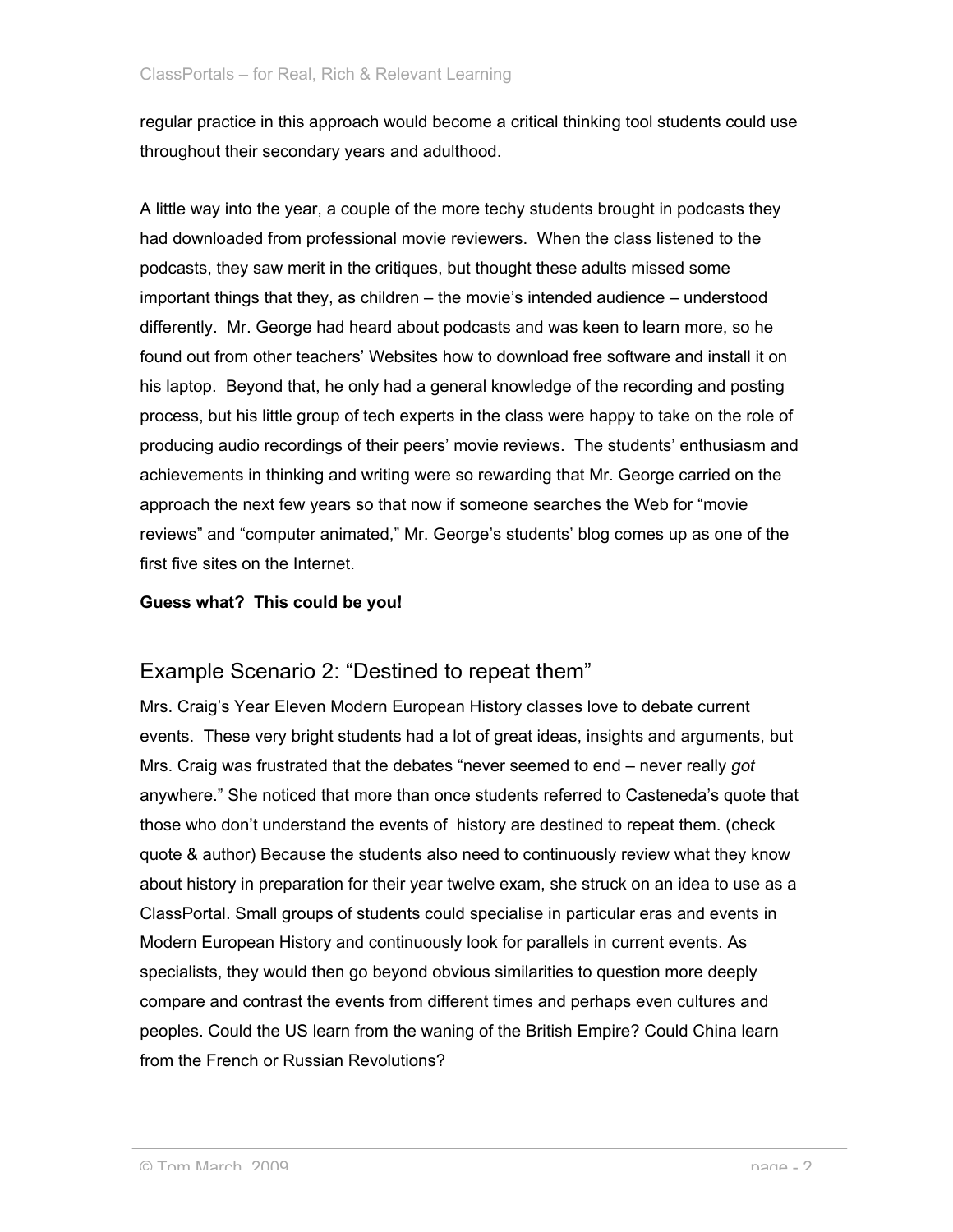Mrs. Craig had heard of these things called RSS Feeds and got a bit of help from her daughter at university to set up a Webpage that gathered together all the latest news from around the world. The Guardian, Al Jezeera, The New York Times, BBC, CNN and the ABC Web sites all offered news feeds that sent their latest articles on world events directly to this page for Mrs. Craig's students who then skimmed the headlines and article leads to see whether any might apply to their analyses. When they came across something that seemed to resonate with their topic, they "made a post" on the ClassPortal. All students were invited to comment on the post and over time opinions formed around two main themes: first, were these two events – one from the past and one making contemporary news – really more similar or more different. Second, if the events were similar, is it true that the present could learn from the past to the extent that past tragedies could be avoided, or was it such that each era is distinct to itself and theat history never, in fact, repeats, but offers up permutations and reinterpretations of how to respond to current events and issues?

Mrs. Craig found that instead of simply tossing around clever insights, her students were developing a deeper sophistication and understanding. Finally, she thought, here was the subtlety of interpretation that makes for true historians.

#### **Know what? This could be your class!**

## Example Scenario 3: Not Scared of Big Numbers

Ms. Armstrong observed that students in her Year One – Two composite class repeated a pattern she had witnessed many times over her career. Younger students did well to count to ten, then all the way up to one hundred. After this they mastered the idea that you just keep going until you get to "thousands." After that, however, it all got mushy as bigger numbers merged into a blob of "million-billion-trillion-zillion-gazillion," all of which essentially translated as "really, *really* big numbers." Ms. Armstrong had seen a few Web sites that did a great job of graphically representing some really big numbers. One showed the national budget as stacks of currency compared to people, cars and skyscrapers. Another depicted evolutionary time as one hour, highlighting the brevity of human existence compared to the ages of the dinosaurs and simpler life forms. Besides "amounts" and "time," she knew that "distance" was another concept that rapidly escalated from "here" and "over there" to "around the world" and "across the universe."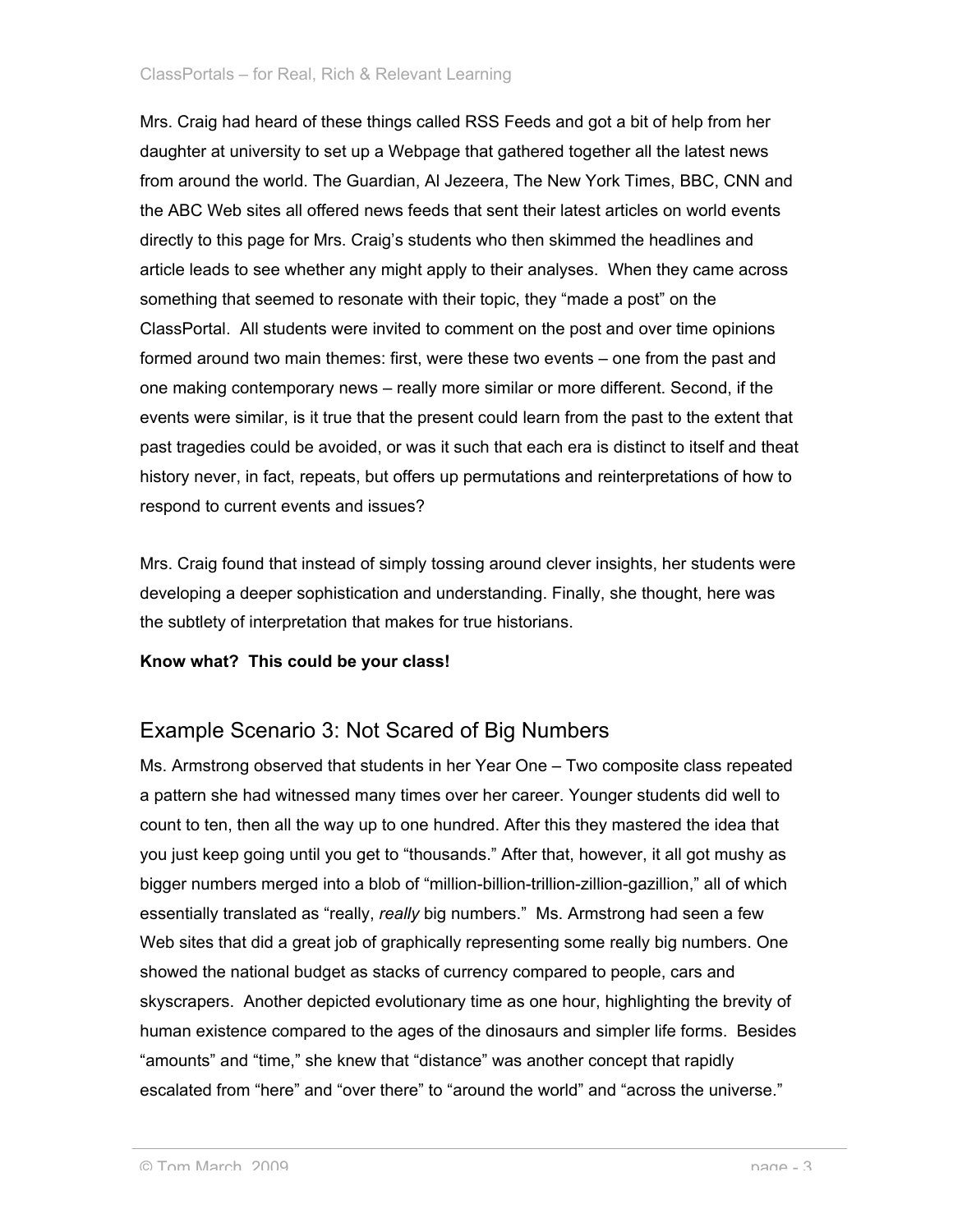She thought it would be fun and educational to collect as many great Web sites as she could that help us understand how much, how long or how far really big numbers are. Then every once in a while – when the students were particularly excited by the idea – they could figure out their own way to demonstrate a different big number. For example, when she taught upper primary, she found the students got a better grasp of the Solar System when they spaced themselves out in groups on the playground, matching their distances as planets and moons standing at scaled distances from each other. So she got her Year One/Two students to paint pictures of the planets on butcher paper and then paced out their locations in the playground. She then used the school's digital camera to take pictures of the students and their paintings and later even downloaded an aerial image of the school from Google Maps so she could place dots on where the students had stood. She printed this out and posted it along with the students' photos on the bulletin board. Another teacher saw this and suggested it would make a fun posting to the ClassPortal.

After a quick session with this Year Six teacher who already had a ClassPortal ("Tracking Natural Disasters"), Ms. Armstrong had a Weblog and a half dozen links to great online demonstrations of size. She also subscribed to free RSS feeds from sites like National Geographic, NOVA and Discovery in case they posted any new features related to time, space or distance. She also searched through databases like Filamentality that teachers use to make their own hotlists of great sites. As a special writing assignment she did post the Google map of the school and the students paintings online and asked parents to comment on what they learned or with questions they had. The students were excited to see their pictures connected to the big playground demonstration and to know that people outside the school could see what they were learning.

Ms. Armstrong was proud of this group of students who all had clearer mental pictures that didn't have Nanny riding dinosaurs or themselves setting up a space colony in the next galaxy. Not bad for six and seven year olds!

#### **Does this get you thinking? What else could excite deeper student learning?**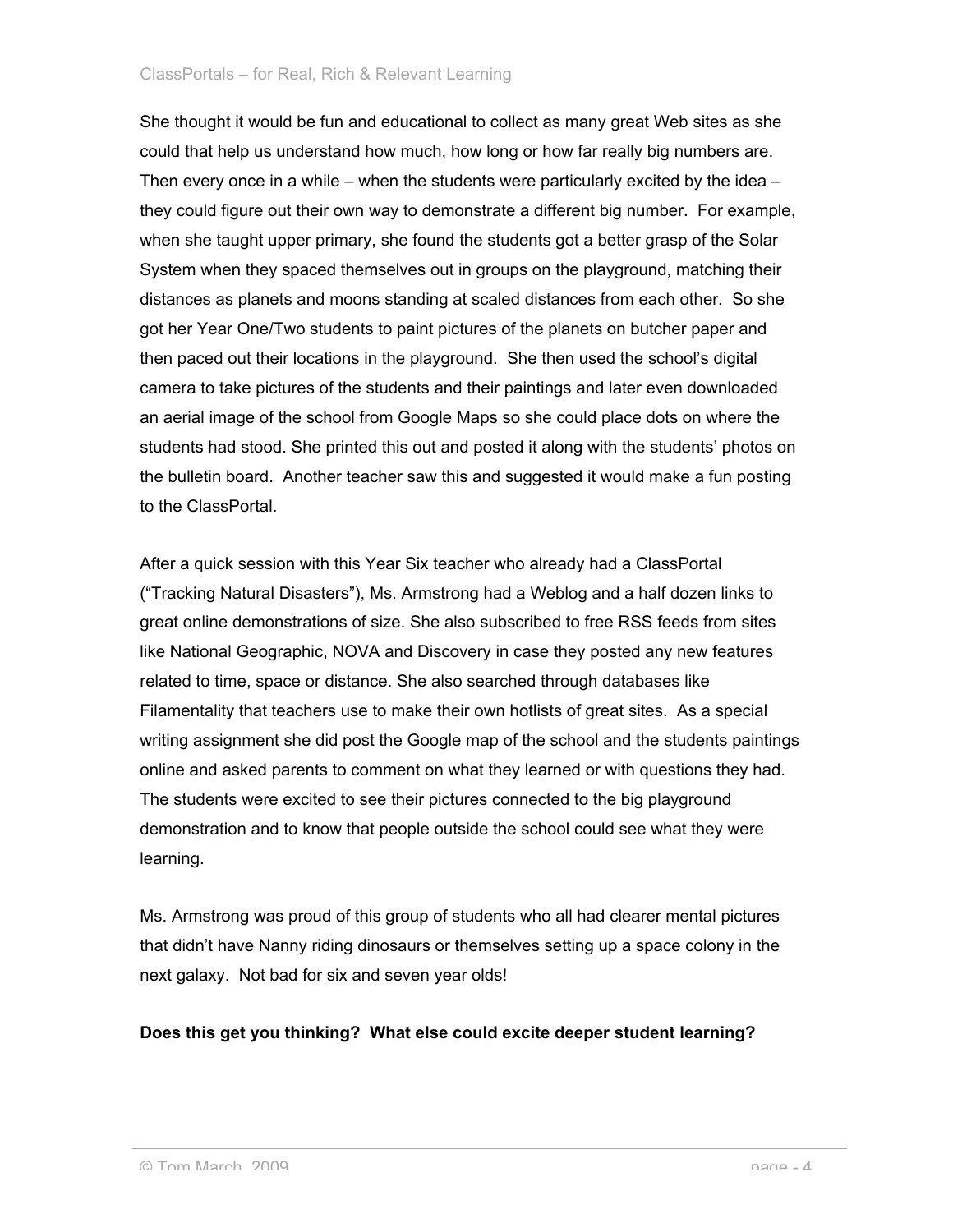#### **Possible Topics Related to Curriculum Content**

#### **Science**

- Wild Weather
- Frogs Galore
- Amazing Marsupials
- This Desert Life
- What about Rainforests?
- Dinosaurs with a difference
- The World of Whales
- Pollution Matters
- Simple Machines
- Starry, starry night
- Rockhounds and Crystals Club
- The March of Technology

#### **Mathematics**

- Why do I need to learn this?
- Geometry in Action
- Exponential Growth
- How Big is that?
- Patterns in Nature

## **Geography & cultures**

- Egypt: then & now
- Rivers of the World
- Why do they live like that?
- What good is religion?
- The Wonders of the World
- Peak experiences: Mountains

#### **History**

- The War to End all Wars
- A Civil War?
- It's all Greek to me
- How long ago was that?

## **History, continued**

- Fertile / Futile / Feudal Crescent
- The Space Race
- The Rise and Fall of Rome
- Lighting up the Dark Ages
- The Ancient world today

#### **English**

- The Lost Generation
- Fantasy fiction
- Science Faction?
- Shakespeare's the Greatest
- Propping up Propaganda
- Haiku and other short poems
- Persuade me!
- That's debatable
- Quotable comments
- Bumperstickers & sound bites
- Authors we Love

### **Physical Education & Health**

- The Obesity Epidemic
- The Truth about Nutrition
- What is Fit?
- The perfect diet
- Testing the Limits
- Extreme Sports

## **Languages**

- C'est la Vie!
- Latin Lovers
- Deutschland
- Spanglish
- It's Idiomatic

#### **Possible Topics Related to Student and Teacher Interests**

#### **Hobbies & Personal Interests**

- Fishing, Fish, Acquariums
- Camping & hiking & Birding
- Collecting: cards, stamps, coins

## **Popular Culture**

- Extreme sports
- Harry Potter
- Hip hop & Pop music